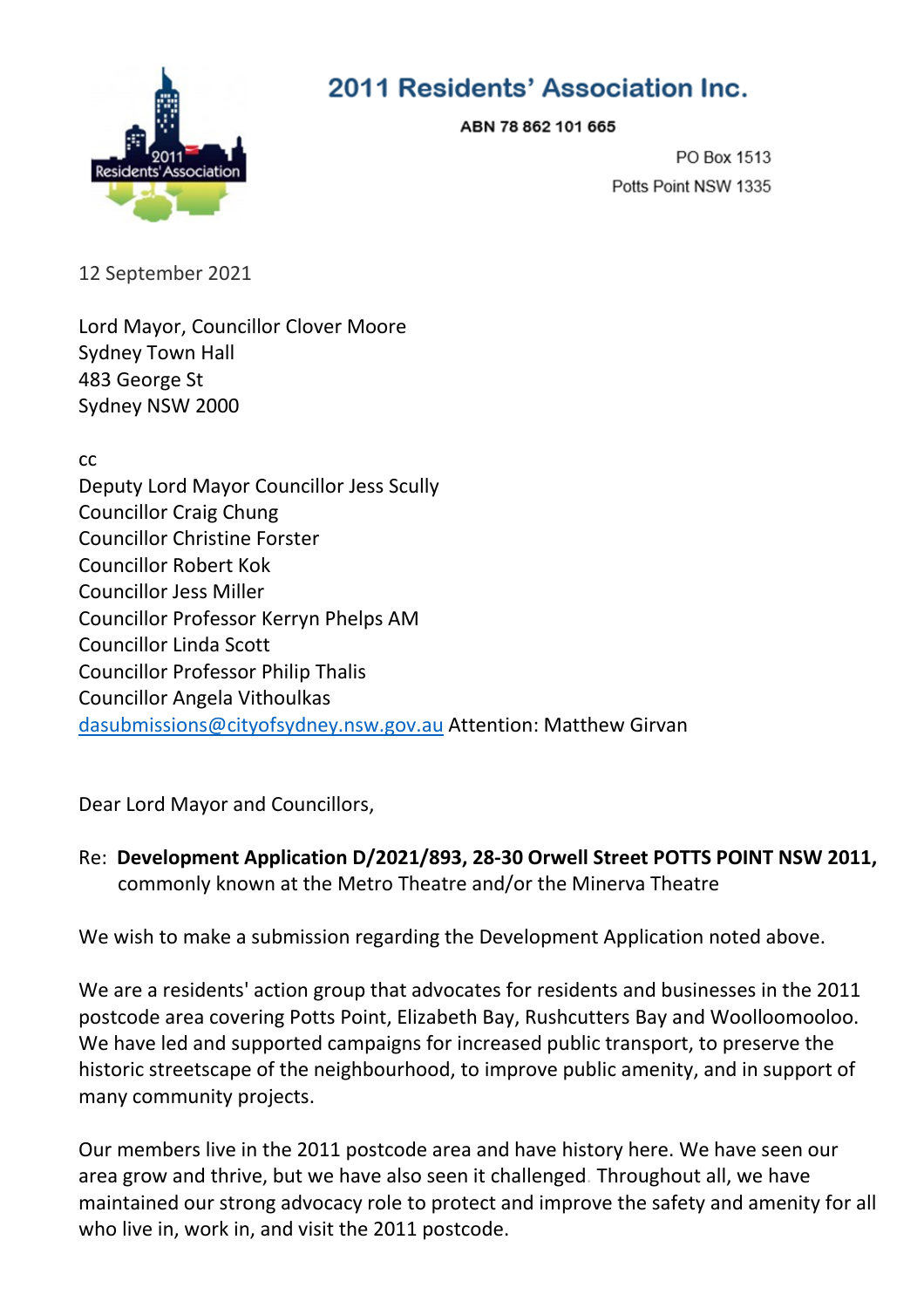The Metro/Minerva Theatre is a building of exceptional classic architectural style linking the Potts Point neighbourhood back to the early part of the twentieth century, and as such is in perfect keeping with its locale. The surrounding buildings are a stunning showcase of early twentieth-century apartment buildings on the grand scale, such as Gowrie Gate, Franconia, Cahors, Byron Hall and Kingsclere.



Is there another precinct in all of Australia that houses so much social and architectural history within two small blocks? What a rarity that is, and how unique!

And the Metro/Minerva Theatre is the proud jewel at the centre of this crown.



The proposal described in the Development Application has, it must be stated, some positive features, such as the continuation of the building for some limited and small-scale live theatre, and the (for the most part) retention of the original façade.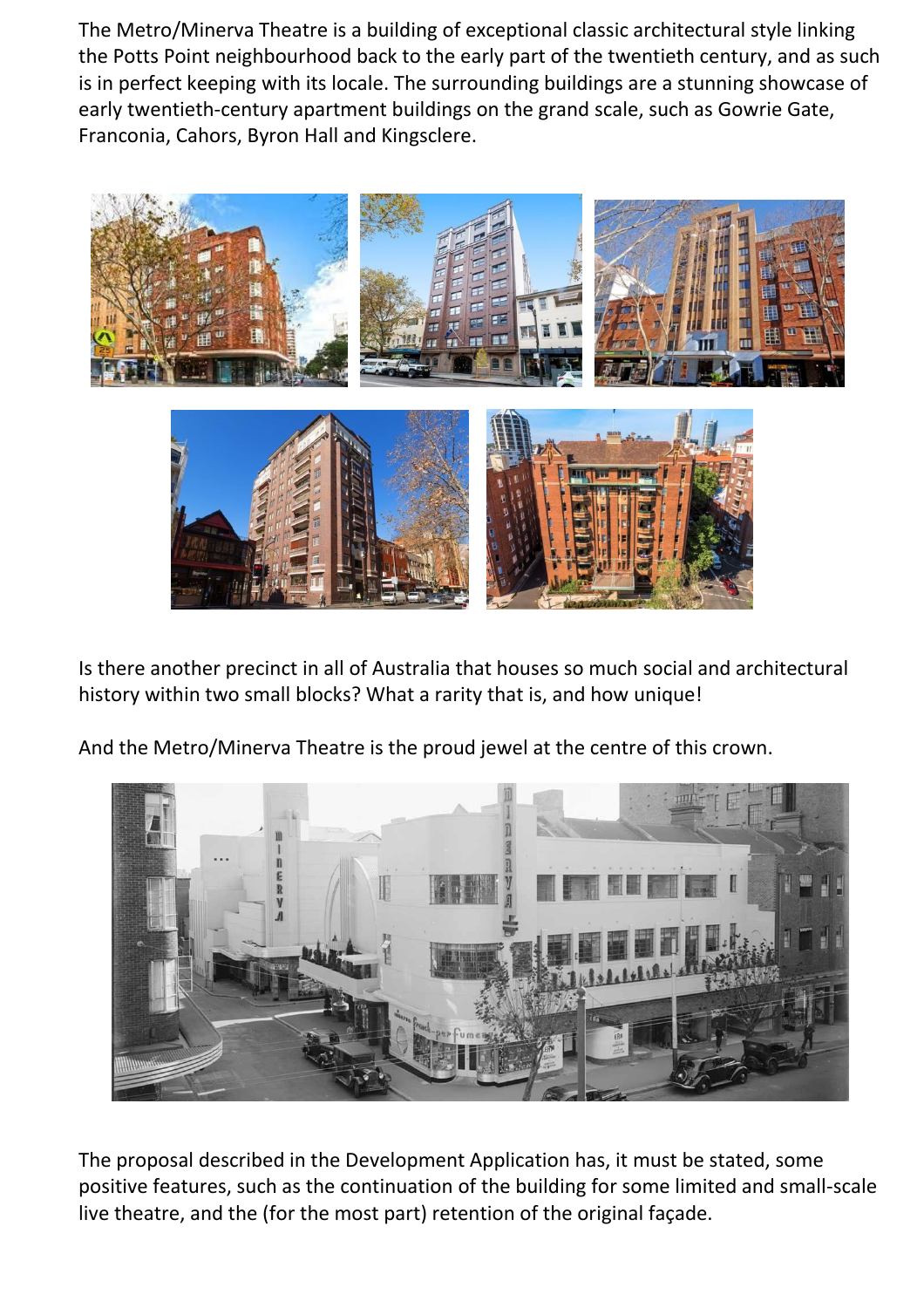However, the reduction in internal size to accommodate new bars, bar storage space, and back-room space for bar staff, and the resumption of part of the backstage fly tower for use as hotel rooms, is a great loss.

The developers state in their proposal that the theatre is too dated to allow modern day theatrical performances, and that under their proposal the theatre will never be able to present large scale theatrical or cinematic events (1000 seat plus) as it once regularly did, hence justifying their design proposal of breaking the interiors down into a number of smaller 'performance spaces', transforming the crucial backstage fly tower into hotel rooms, and the addition of a large basement nightclub.

However, Andrew Andersons, former NSW Assistant Government Architect, is confident that the building can be brought back to its former glory for use as a live theatre incorporating modern OH&S standards and disability access, stating, *"with proper planning, you can incorporate all of that…..You can have all the best that contemporary theatre has to offer*" [\(https://www.smh.com.au/national/nsw/embodiment-of-the-revival-state-eyes](https://www.smh.com.au/national/nsw/embodiment-of-the-revival-state-eyes-theatre-to-secure-kings-cross-rebirth-20210908-p58ptl.html)[theatre-to-secure-kings-cross-rebirth-20210908-p58ptl.html\)](https://www.smh.com.au/national/nsw/embodiment-of-the-revival-state-eyes-theatre-to-secure-kings-cross-rebirth-20210908-p58ptl.html).

As well the NSW Minister for the Arts, The Hon Don Harwin, has stated that a joint feasibility study into the Metro Theatre commissioned by City of Sydney and the NSW Government found there would in fact be "*sufficient space to be able to house 1,000 patrons*" [\(https://www.smh.com.au/national/nsw/arts-minister-hits-out-against-development-plans](https://www.smh.com.au/national/nsw/arts-minister-hits-out-against-development-plans-dashing-kings-cross-revival-20210801-p58eu7.html)[dashing-kings-cross-revival-20210801-p58eu7.html\)](https://www.smh.com.au/national/nsw/arts-minister-hits-out-against-development-plans-dashing-kings-cross-revival-20210801-p58eu7.html).

What a loss for Sydney if we lose the Metro/Minerva as a live performance theatre - on a scale with the demolition of the beautiful Regent Theatre in George Street, which is now nothing more than a footnote in the architectural and theatrical history of Sydney, having been demolished for a high-rise development and a Macdonald's Restaurant, along with many other fine examples of early twentieth century building design in Sydney.

If a similar fate were to happen to the Metro/Minerva, even something as basic as the loss of the fly tower, its future in large or even mid-scale live theatre presentations would be erased irretrievably forever - and at what cost to local and wider-Sydney history and its theatre-going public. Don't let that happen to the Metro/Minerva.

The current proposal before Council also creates several other serious problems:

- noise: late night and into the early morning due to the proposed trading hours of new bars and a nightclub in the building - this would be avoided if the building is returned to its original use as a working theatre
- the extra bars and nightclub in the proposal are doubly unnecessary considering the wealth of dining and bar options surrounding the building within just a couple of minutes' walk, including *directly across the road* at the Roosevelt and multiple dining options in the revitalised 'eat street' Llankelly Lane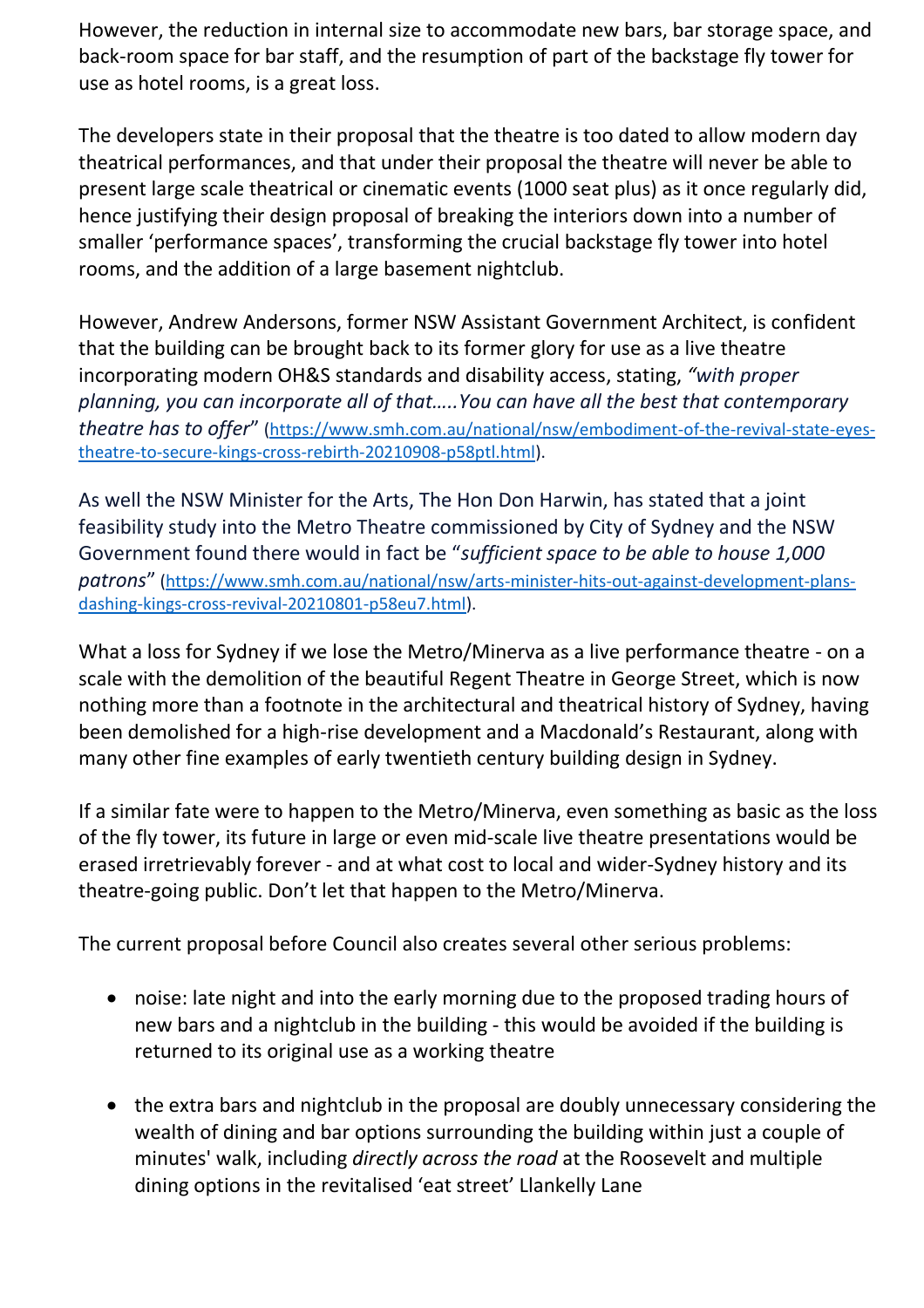- garbage collection: from the proposed new bars and nightclubs in the re-designed building, more garbage and bottle collections in already narrow streets and laneways (via Orwell Street, Orwell Lane, Hughes Street)
- parking: entry and exit to the new hotel, putting strain on already narrow streets (Orwell Street, Orwell Lane, Hughes Street)
- the construction/deconstruction/excavation phase: the proposal gives only a minimal description of the timeline involved for the major internal renovations and basement level excavation (to house the new 'nightclub') - what will be the noise, dirt and dust impact on surrounding residential buildings that don't have the benefit of air conditioning and are unable to close their windows?
- the impact of constant truck movements through narrow streets and laneways during the excavation phase on local infrastructure and residential amenity
- the loss of long-held district views for nearby residents as the hotel rises above the current building's height
- we are also concerned about the possibility of the theatre being converted into a massive beer-barn operation, or into multiple small bar or night club operations, should the 'performance spaces' in the Central Element development plan prove economically unviable

Saving and restoring the Metro/Minerva presents a unique and thrilling possibility to not only restore a classic working theatre, but also revitalise the Potts Point neighbourhood, and in doing so also revive and assist the performing arts industry in Sydney which has suffered so greatly over the past almost two years of the COVID-19 pandemic.

The surrounding neighbourhood will also benefit from this revival, with local restaurants, cafes and bars becoming a focus for pre-theatre drinks and dinners, and post-theatre catch-ups and critiques. It is a unique opportunity for our neighbourhood and our city, and if lost, it will never be offered again.

Can you imagine the thrill and excitement for patrons attending a live event in a theatre that echoes with almost 100 years of history? It would put Sydney, and particularly Potts Point and Kings Cross, on the international map for all the right reasons.